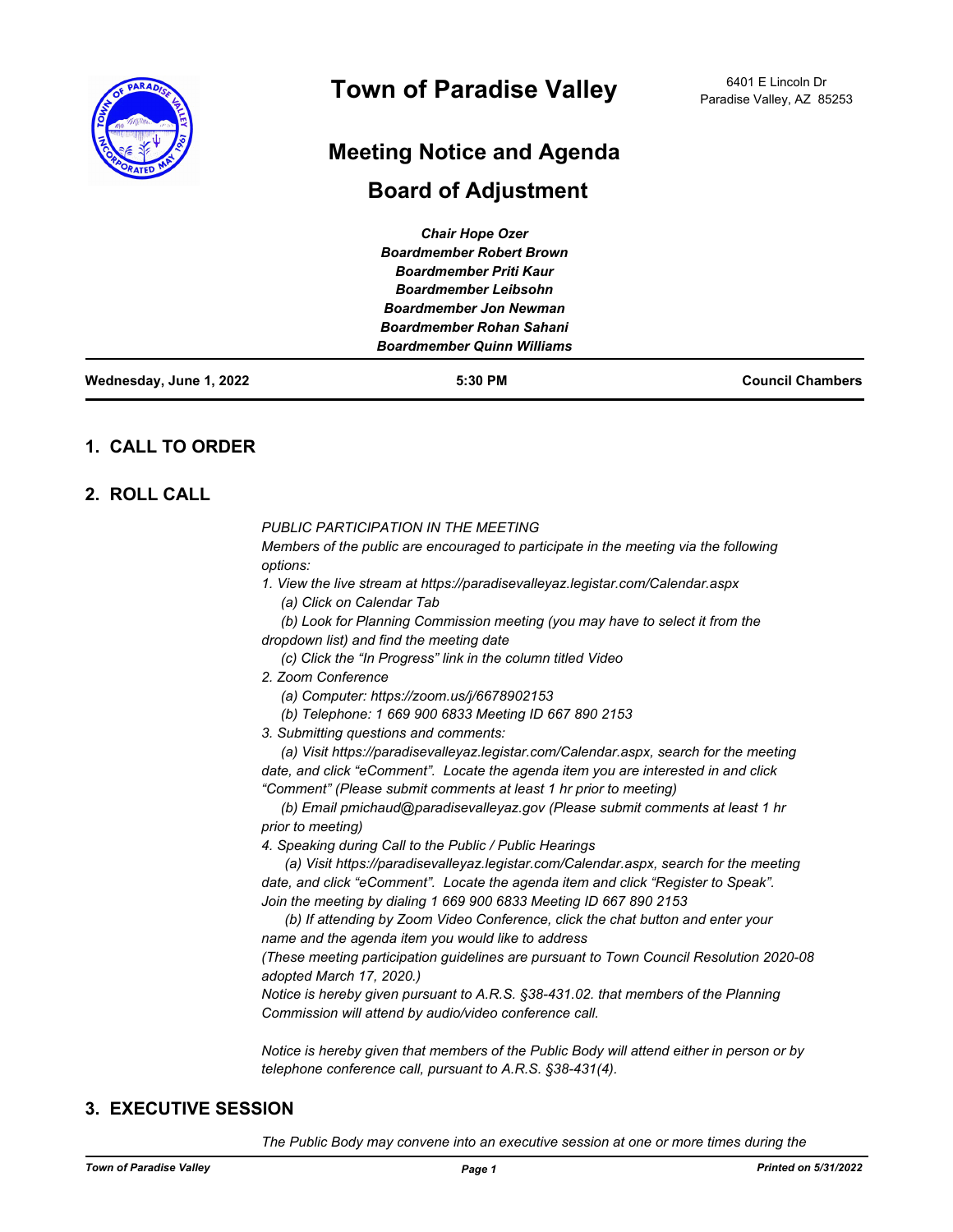*meeting as needed to confer with the Town Attorney for legal advice regarding any of the items listed on the agenda as authorized by A.R.S. §38-431.03.A.3.*

## **4. STUDY SESSION ITEMS**

*Work/Study is open to the public however the following items are scheduled for discussion only. The Public Body will be briefed by staff and other Town representatives. There will be no votes and no final action taken on discussion items. The Public Body may give direction to staff and request that items be scheduled for consideration and final action at a later date. The order of discussion items and the estimated time scheduled to hear each item is subject to change.*

#### **5. PUBLIC HEARINGS**

*The Public Body may take action on this item.*

**Caskey Variance – 7602 N Moonlight Lane (APN 169-11-004C) Case No. BA-22-05 A. [22-219](http://paradisevalleyaz.legistar.com/gateway.aspx?m=l&id=/matter.aspx?key=4317)**

[A. Staff Report](http://paradisevalleyaz.legistar.com/gateway.aspx?M=F&ID=f3e66087-3bd2-4b15-940e-c3b558e993bd.docx) *Attachments:*

[B. Vicinity Map & Aerial](http://paradisevalleyaz.legistar.com/gateway.aspx?M=F&ID=9aba45eb-9070-4742-b2b2-f021181e9604.pdf)

- [C. Application](http://paradisevalleyaz.legistar.com/gateway.aspx?M=F&ID=42d3ffcb-0df0-4644-9e3a-c864904b6d16.pdf)
- [D. Narrative and Plan Set](http://paradisevalleyaz.legistar.com/gateway.aspx?M=F&ID=972e8562-6e47-4543-b26d-c1bcef5c118e.pdf)
- [E. Exhibit Diagrams](http://paradisevalleyaz.legistar.com/gateway.aspx?M=F&ID=387af24f-338a-46ba-a413-680f143d02ee.pdf)
- [F. Notification Materials](http://paradisevalleyaz.legistar.com/gateway.aspx?M=F&ID=2e00433f-b8e5-4522-936b-f41cac100514.pdf)

## **6. ACTION ITEMS**

*The Public Body may take action on this item.*

#### **7. CONSENT AGENDA**

*All items on the Consent Agenda are considered by the Public Body to be routine and will be enacted by a single motion. There will be no separate discussion of these items. If a Commissioner or member of the public desires discussion on any item it will be removed from the Consent Agenda and considered separately.*

#### **A. [22-175](http://paradisevalleyaz.legistar.com/gateway.aspx?m=l&id=/matter.aspx?key=4273) Approval of the April 6, 2022 Board of Adjustment Minutes**

*Attachments:* [BoA Draft Min 4.6.22](http://paradisevalleyaz.legistar.com/gateway.aspx?M=F&ID=253a1727-da99-47fb-84a9-c3bbce7dab90.pdf)

## **8. STAFF REPORTS**

**9. PUBLIC BODY REPORTS**

#### **10. FUTURE AGENDA ITEMS**

## **11. ADJOURNMENT**

*AGENDA IS SUBJECT TO CHANGE*

*\*Notice is hereby given that pursuant to A.R.S. §1-602.A.9, subject to certain specified*